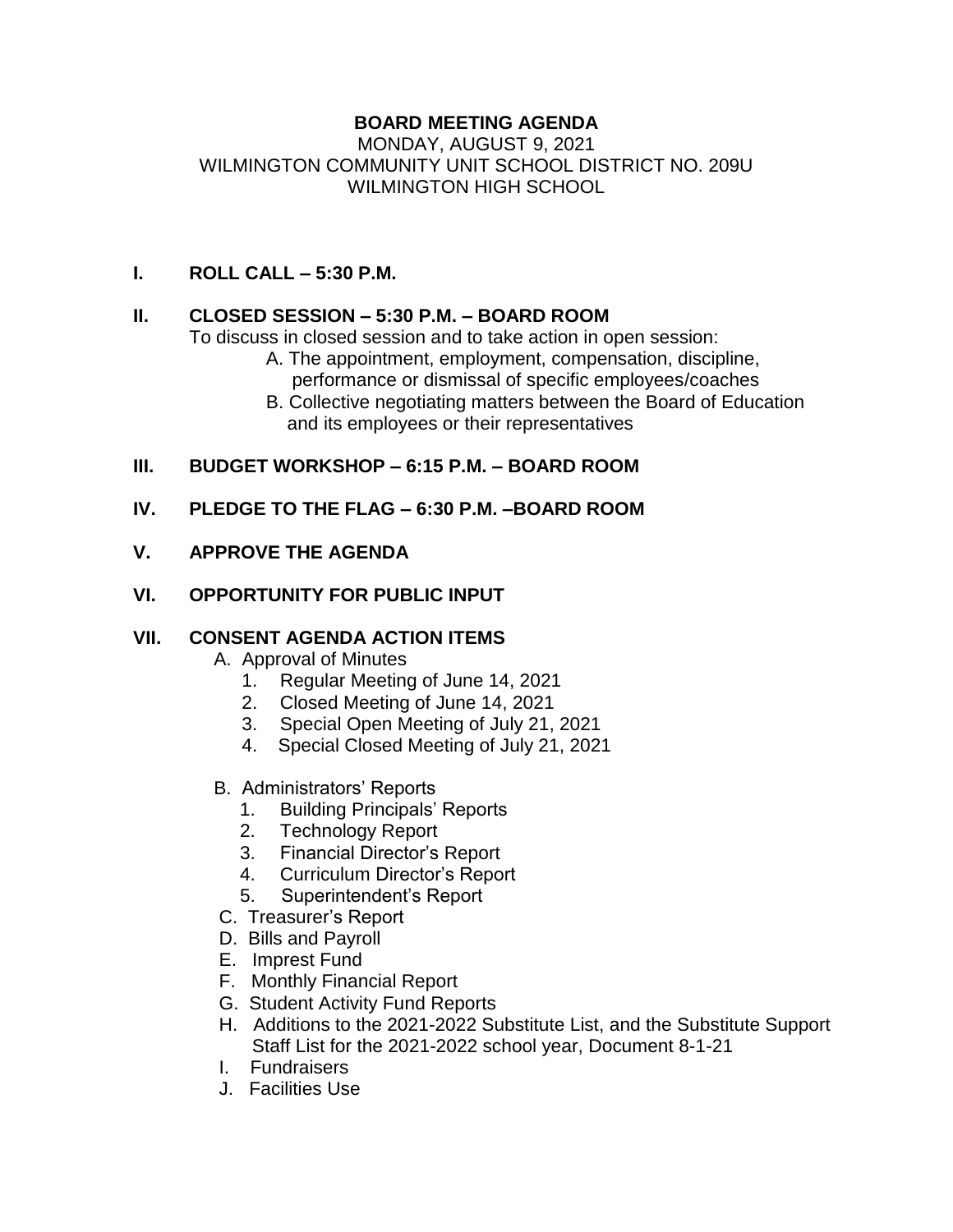- K. Donations
- L. Disposal of Property No Longer Needed for School Purposes
- M. Transportation Review and Certify Hazardous Conditions
- N. United Way Campaign
- O. Annual Safety Review Report
- P. To approve the WHS and WMS Overnight Trips for the 2021-2022 school year, pending team qualification:
	- 1. WHS Wrestling
		- a. December 28-29 Springfield
		- b. January 7-8 (Princeton)
		- c. February 11-12 Sectionals
		- d. February 17-19 IHSA State Individual (Champaign)
		- e. February 26– IHSA State Team (Bloomington)
	- 2. WHS Spirit Line
		- a. ICCA– January 7-8 (Springfield)
	- 3. WHS Football
		- a. IHSA State Championship- November 25-26 (Champaign)
	- 4. WHS Volleyball
	- a. November 11-12 IHSA State Championship (Normal)
	- 5. WHS Boys' Basketball
		- a. March 10-12 IHSA State Championship (Peoria)
	- 6. WHS Girls' Basketball a. March 3-5 – IHSA State Championship (Normal)
	- 7. WHS Softball a. June 2-4 – IHSA State Championship (East Peoria)
	- 8. WHS Girls' Soccer a. May 26-28 – IHSA State Championship (Naperville)
	- 9. WHS Boys' Track a. May 26-28 – IHSA State Championship (Charleston)
	- 10. WHS Girls' Track a. May 19-21 – IHSA State Championship (Charleston)
	- 11. WHS Boys' Soccer a. October 29-30 IHSA State Championship (Normal)
	- 12. WHS Golf
		- a. October 3 or 4– IHSA Sectional (TBA)
		- b. Oct 7-9 IHSA State Championship (Bloomington)
	- 13. WHS Baseball
		- a. June 2-4 IHSA State Championship (Bloomington)
	- 14**.** WHS Speech
		- a. February 12, 2022 IHSA Individual Sectionals (TBA) b. February 18&19, 2022 – IHSA Individual State Final (Peoria Civic Center)
	- 15. WMS Softball
		- a. September 24-25 Champion Fields (Normal)
	- 16. WMS Baseball
		- a. October 1-2 Eastside Centre (Peoria)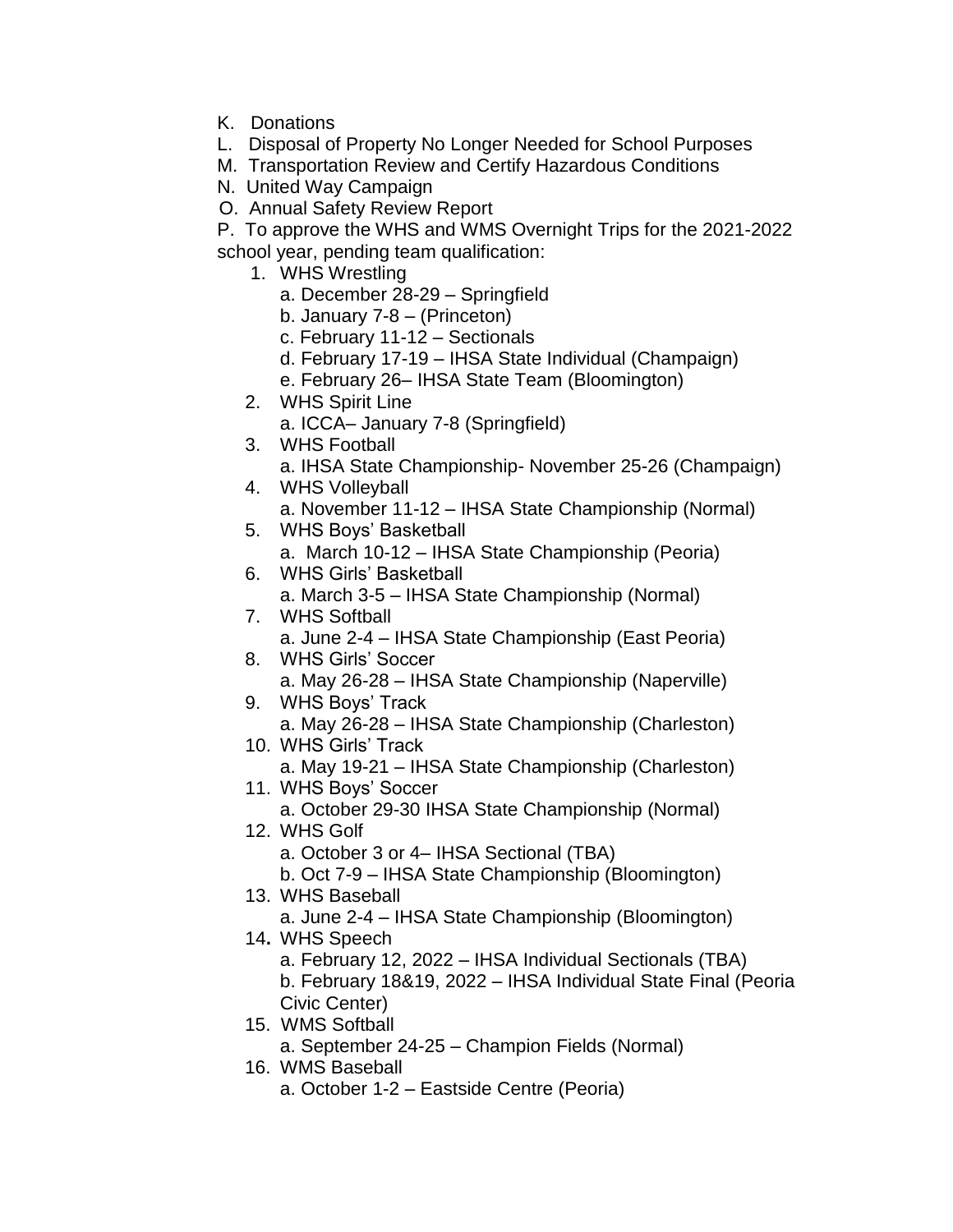- 17. WMS Wrestling
	- a. March 12-13 Northern Illinois University (DeKalb)
- 18. WMS Track
	- a. May 21-22 Eastside Centre (Peoria)
- 19. 7<sup>th</sup> Grade Volleyball March 11-12 Riverton HS
- 20. 8th Grade Volleyball March 18-19 Pana HS
- 21.  $7<sup>th</sup>$  Girls Basketball Dec 4 and 9 Auburn HS
- 22.  $8<sup>th</sup>$  Girls Basketball Dec 11 and 16 Germantown Hills MS
- 23.  $7<sup>th</sup>$  Boys Basketball Feb 5 and 10 Wenona Fieldcrest
- 24.  $8<sup>th</sup>$  Boys Basketball Feb 12 and 17 Tolono Unity JHS
- Q. Approve Crisis Plan Updates
- R. Reject Bids Received for 2021-2022 Building Trades Project

# **VIII. OTHER ACTION ITEMS**

- A. Consent Agenda Action Items
- B. Personnel
	- 1. Resignations or Terminations
		- a) One SIS 5<sup>th</sup> Grade Teacher
		- b) One WMS/WHS Choir Teacher
	- 2. Retirements
	- 3. Leaves of Absence
	- 4. Reassignments
	- 5. Recommendations for Employment
		- a) One Full-Time, 8-hour, 12-month Custodian
		- b) One Summer 2021 Behind-the-Wheel Instructor
- C. Approve Document 8-2-21- WMS Co-Curricular Sponsors and Coaches for 2021-2022
- D. Approve Document 8-3-21 WHS Co-Curricular Sponsors and Coaches for 2021-2022
- E. Approve the Employment of Title I Reading Specialist, Pre-K Teacher and Teacher Aides for the 2021-2022 School Term
- F. Approve the agreement with SOWIC for lunch prices during the 2021- 2022 school term.
- G. Approve the agreement with SOWIC for breakfast prices during the 2021- 2022 school term.
- H. Ratify the Memorandum of Understanding for Joliet Junior College Dual Credit Courses
- I. Approve the employment of an instructor for the Dual Credit, Political Science 101- American National Government course at WHS during the 2021-2022 School Year
- J. Accept Bid for 5-Year Lease-to-Own Tractor
- K. Approve WHS Roof Repairs with Elens Maichin
- L. Approve Seeking Bids on Materials and Concrete for the Building Trades House Expected to Begin in the 2021-2022 School Year
- M. Retain Chapman and Cutler for Continuing Disclosure filing